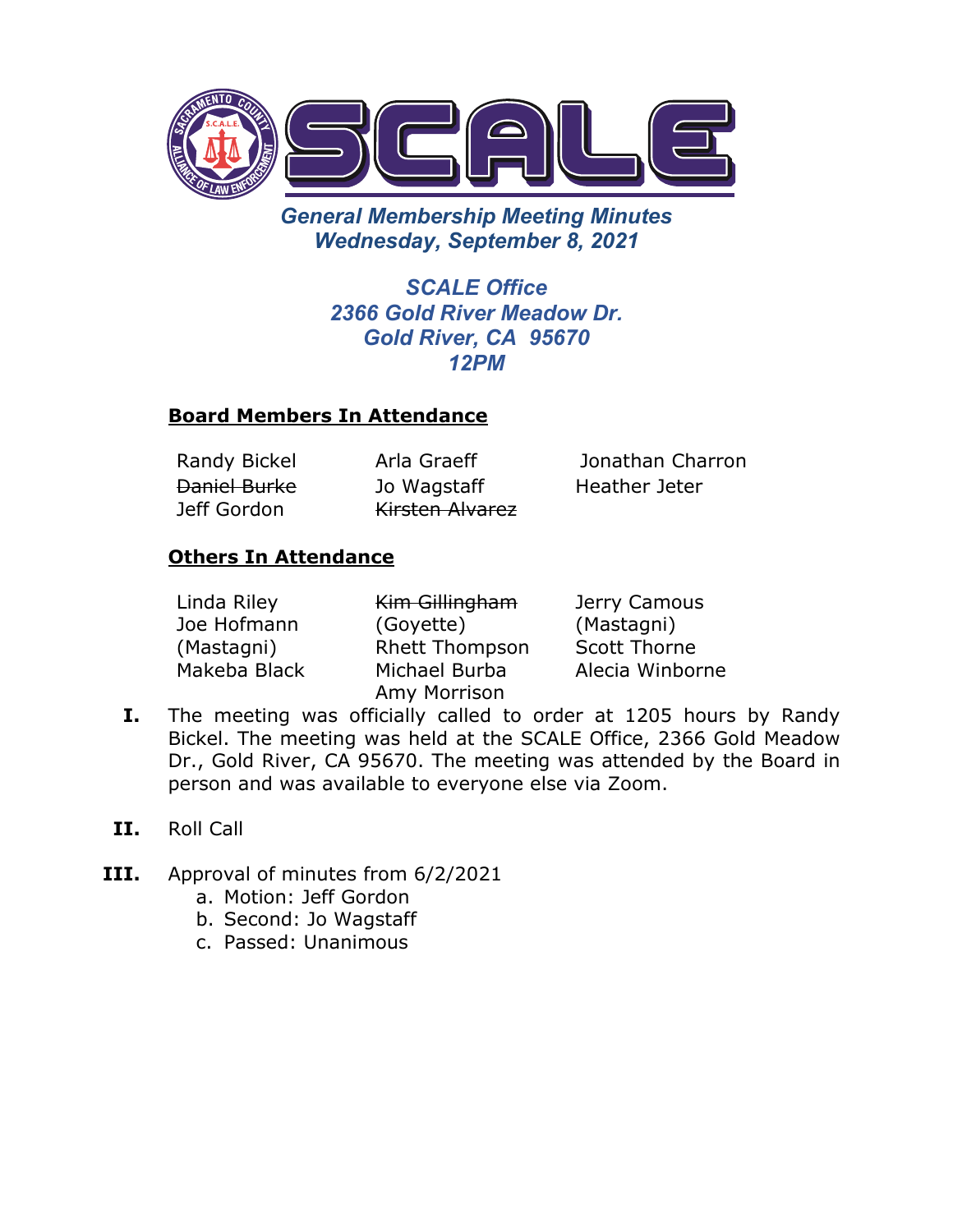### **IV. Treasurer's Report**

#### **Accounts (8/31/2021)**

| 400,489.85   |
|--------------|
| 1,563.26     |
| 665.68       |
| 126,375.19   |
| 23,888.23    |
| 81,230.13    |
| 166,767.36   |
| <b>Total</b> |

### **Fidelity (8/31/2021) 264,555.51**

## **Total Cash and Investments 665,045.36**

Motion: Jeff Gordon Second: Jo Wagstaff Passed: Unanimous

#### **V. Old Business**

- A. Sacramento County COVID-19 Updates
	- a. Kim and Jerry have worked on submitting the letter of interest about the possible funds being allocated for groups affected by the staffing requirements during the early portion of the pandemic. This item will continue to be updated as we learn about possible funds and how they are to be allocated.
- B. PORAC Valley Chapter Meeting September 9th, 2021
	- a. This event will be held starting at 6pm. Those members of 031 are encouraged to attend.
- C. 2022 Medical Renewal Benefit Information
	- a. This annual review will be posted online. There aren't any large changes, but some minor price adjustments on many of the policies.

#### **VI. New Business**